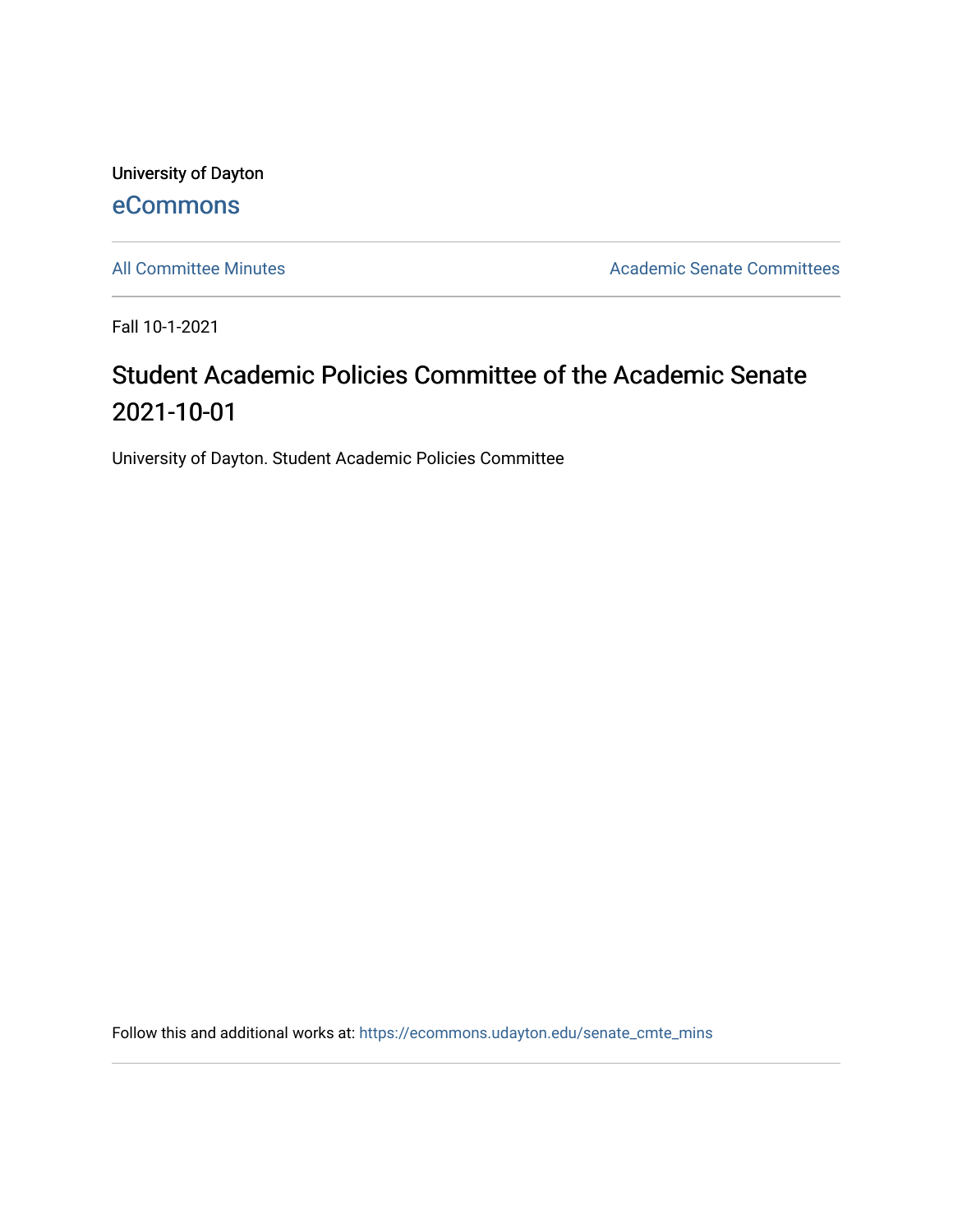SAPC Minutes - Approved 1 October 2021, 2:30pm

In attendance Joanna Abdallah, Lee Dixon, Sharon Gratto, Jay Janney, Allison Kinney, Ryan McEwan, Grace Pierucci, Molly Kaye Sexton, Andy Slade, Tom Skill, John White

## Regrets: Ryan McEwan

Minutes were approved, changing the word "requirements" to "policy" in section 5c.

- 1. Andy Slade talked about how the English department addresses issues on D,E & I. Andy addressed different means they have to encourage D,E & I. Their support occurs at the pedagogy roundtable. It can take place in a faculty research colloquia. The anti-racist pedagogy group is English-department focused, all voluntary. As an example, they revised position descriptions to improve D,E & I. They had a retirement in Modernism and expanded the description in response to D, E, & I concerns. The committee believes the English Department is an exemplar in this area.
- 2. Academic Dishonesty Policy update. Lee explained that we need to write the rationale for the changes we proposed. The edits/changes have been made. The current form abides by the current policy, but Lee recommends that we examine the form to ensure it conforms to the proposed changes.
	- a. Lee shared how the College has a policy of forbidding students from withdrawing from a course once an accusation has been made.
	- b. The flowchart developed last year was helpful (for many, not all). How do we incorporate it? Lee suggested appending the flowchart to the form.
	- c. Lee will work with Allison and John to develop a draft rationale for the SAPC review on October 22<sup>nd</sup> when Lee will be presiding at the meeting in Sharon's absence.
- 3. We will not meet next Friday due to fall break, nor on November  $5<sup>th</sup>$  because of the Funk Symposium.
- 4. Tiffany Taylor-Smith will visit the SAPC meeting on October  $8<sup>th</sup>$ ; we need to develop questions and topics. We generated the following discussion thoughts:
	- a. Many of the UD diversity academies focus on climate for students, we want to include discussion on the climate for faculty.
	- b. Can we ask her what recent research has to say about bias?
	- c. What are best practices for communicating to students?
	- d. Implicit bias training appears to be targeted at faculty, not students. Who develops implicit bias training for students?
	- e. Harassment of faculty by students (via students) seems to fall into a "no-man's land" in terms of accountability.
	- f. Do faculty know the SET policy? Jay shared how 3 of 4 P & T committee members didn't know not to rely solely on SET. Too few faculty understand all the policies they need to follow. Many people engage in processes based on inertia (which often doesn't include changed policies). Since faculty who serve on searches go through training, shouldn't faculty on P & T committees do so as well?
	- g. SET policies are also not presented during new faculty orientation.